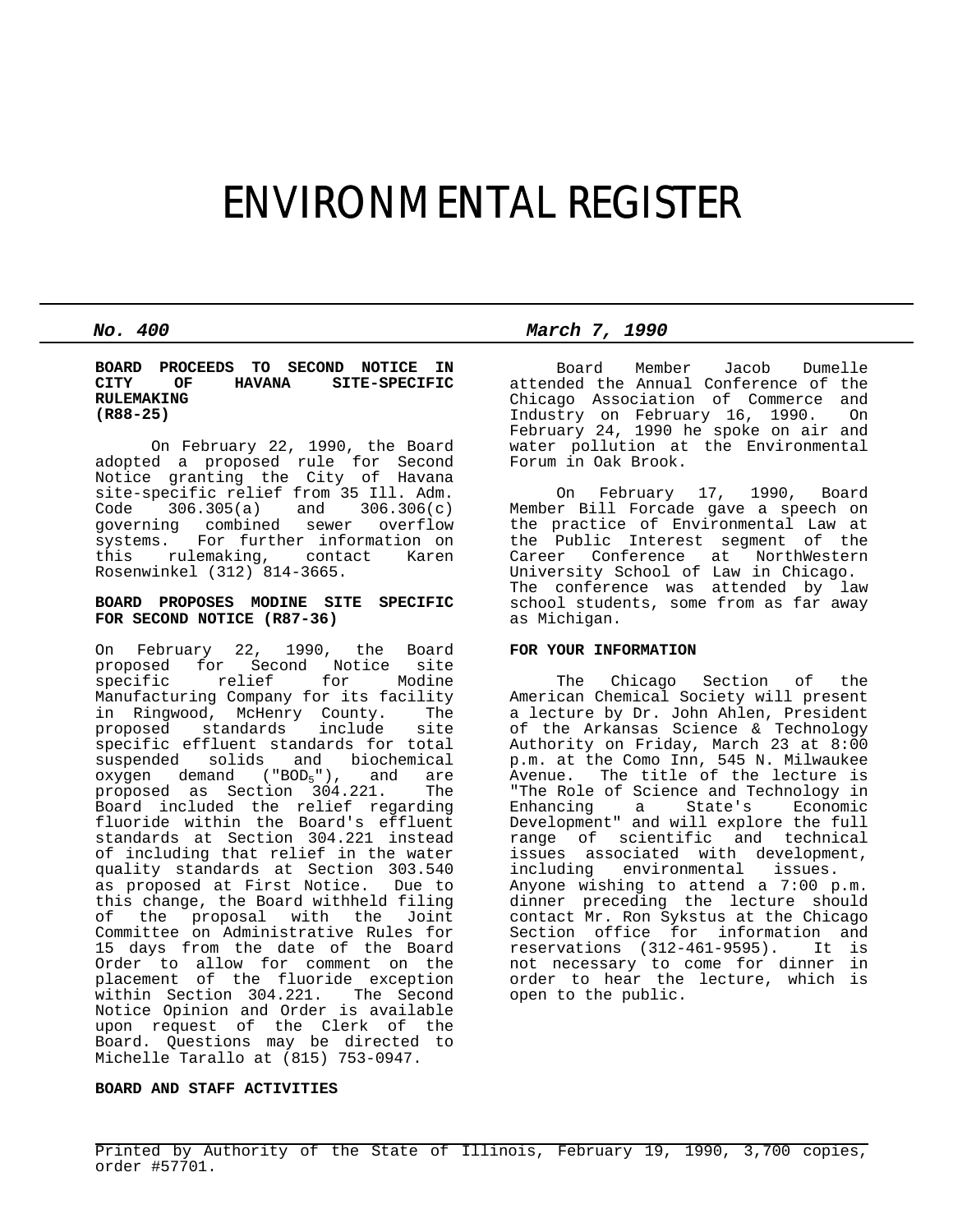The Lake Michigan States Section and the Central Illinois Chapter of the

 Air and Waste Management Association are holding a joint meeting on April 30, 1990. The topic of the meeting will be The 1990 Clean Air Act Amendments: A Focus on Permitting, Air Toxics, and Motor Fuels. The meeting will be held at Starved Rock Lodge and Conference Center and includes a buffet luncheon. For more information and reservations, contact: Douglas Bischoff, 11621 W. Candletree Drive, Peoria, IL. 61614, (309) 692- 5252 or, Eileen Rodden, 3500 Three First National Plaza, Chicago, IL. 60602, (312) 977-4361.

### **FINAL ACTIONS - FEBRUARY 15, 1990 SPECIAL BOARD MEETING**

- PCB 89-116 Motor Oils Refining Co., Inc. v. IEPA This matter was dismissed on petitioner's motion.
- PCB 89-176 Waste Management of Illinois, Inc. v. IEPA This matter was dismissed on petitioner's motion.

#### **FINAL ACTIONS - FEBRUARY 22, 1990 BOARD MEETING**

- PCB 72-63 IEPA v.Truax-Traer Coal Co., a Division of
- PCB 72-153 Consolidation Coal Co. and IEPA v. Consolidation Coal Co. The Board relinquished jurisdiction over the reclamation plans on these cases to the Abandoned Mined Lands Reclamation Council and ordered the dockets closed.
- PCB 88-149 Cablec Corporation v. IEPA This matter was dismissed on petitioner's motion.
- PCB 89-202 Laclede Steel Co. v. IEPA This matter was dismissed by the Board on its own motion upon petitioner's failure to file its amended petition.
- PCB 90-1 Central Illinois Public Service Co. (Newton Unit 2) v. IEPA This matter was dismissed on petitioner's motion.
- PCB 90-25 City of Charleston v. IEPA The Board accepted the Agency Recommendation and granted petitioner provisional variance, with conditions, from the Board's water pollution regulations to allow discharge from excess storm water lagoons at its Coles County facility.
- AC 89-198 IEPA v. General Iron Industries, Inc. This matter was dismissed without prejudice on the Agency's motion.
- AC 89-266 IEPA v. Darco, Inc. This matter was dismissed on the Agency's Motion to Vacate the Board's Default Order and Withdraw Complaint.
- AC 89-305 IEPA v. Edward L. and Janet S. Jones The Board found respondents violated Section  $21(q)(1)$  of the Act and imposed a fine of \$500.
- AC 90-1 IEPA v. Wayne Carter The Board found respondent violated Section  $21(q)(1)$  of the Act and imposed a fine of \$500.
- AC 90-2 IEPA v. Harris Equipment Corp. The Board found respondent violated Section  $21(q)(1)$  of the Act and imposed a fine of \$500.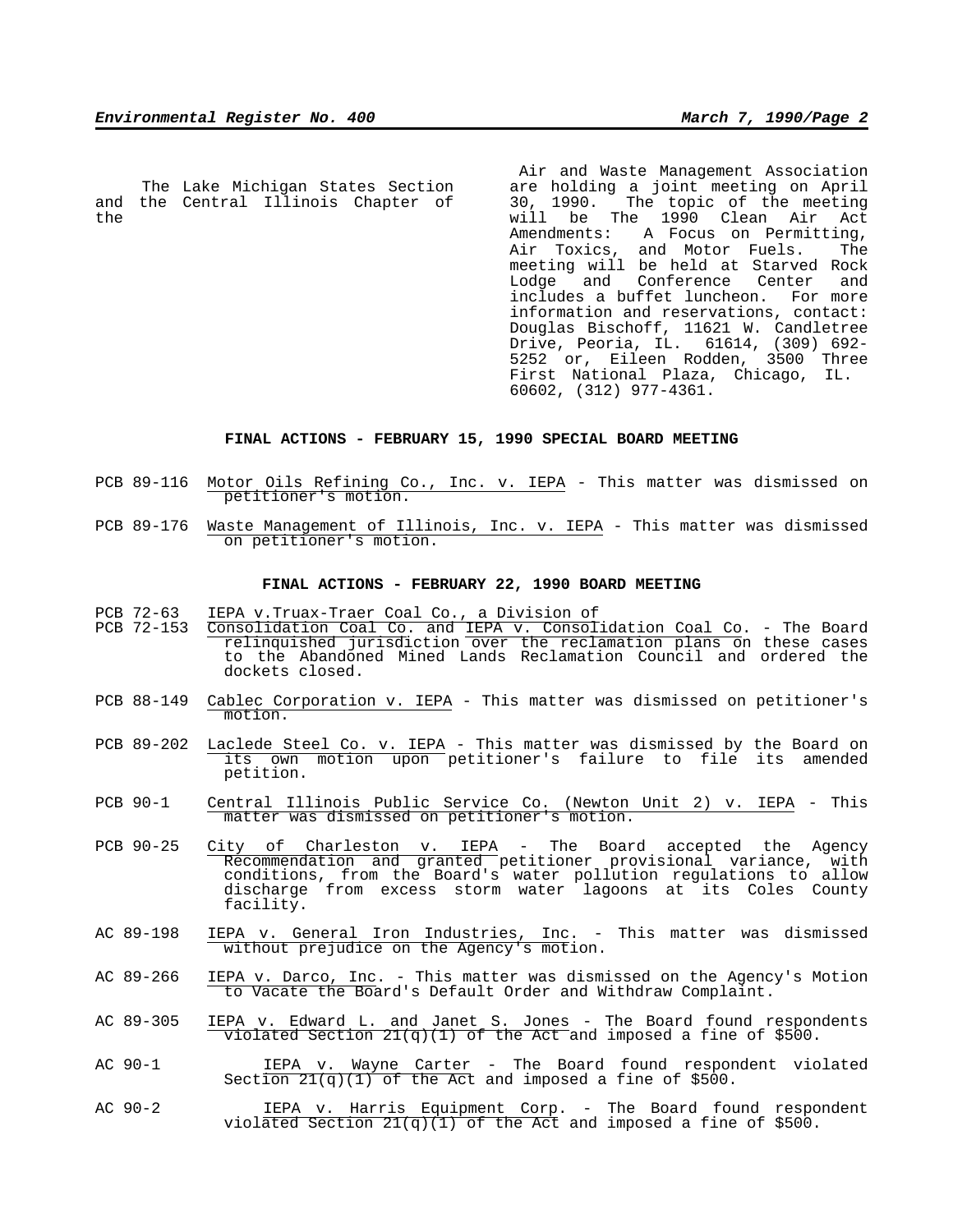- AC 90-3 IEPA v. Bud Ingledue The Board found respondent violated Section  $21(q)(1)$  of the Act and imposed a fine of \$500.
- AC 90-4 IEPA v. Bob Carnahan The Board found respondent violated Section  $21(q)(1)$  of the Act and imposed a fine of \$500.
- AC 90-5 IEPA v. Daniel Wiegel The Board found respondent violated Sections  $21(q)(1)$  and  $21(q)(4)$  of the Act and imposed a fine of \$1,000.
- AC 90-6 IEPA v. Wilbur Clair The Board found respondent violated Section  $21(q)(1)$  of the Act and imposed a fine of \$500.
- AC 90-7 IEPA v. Roger Smith The Board found respondent twice violated Section  $21(q)(1)$  of the Act and imposed a fine of \$1,000.
- AC 90-9 IEPA v. John Donovan The Board found respondent violated Section  $21(q)(1)$  of the Act and imposed a fine of \$500.
- AC 90-10 IEPA v. Everett Allen d/b/a Allen Waste Management The Board found respondent violated Sections  $21(p)(5)$  and  $21(p)(12)$  of the Act and imposed a fine of \$1,000.
- AC 90-11 IEPA v. Gordon Lee, individually and d/b/a Stephenson Service Co. and FS Service, Inc. - The Board found respondent violated Section  $21(q)(1)$  of the Act and imposed a fine of \$500.
- AC 90-12 IEPA v. John Donovan The Board found respondent violated Section  $21(q)(1)$  of the Act and imposed a fine of \$500.
- AC 90-13 County of St. Clair v. Anthony Jones d/b/a Metroeast Roofing The Board found respondent violated Section 21(q)(1) of the Act and imposed a fine of \$500.

# **NEW CASES - FEBRUARY 22, 1990 BOARD MEETING**

- PCB 90-17 People of the State of Illinois v. U.S. Dept. of Navy Complainant alleges violations of the Act and Board air pollution regulations at respondent's Lake County facility. Hearing mandatory.
- PCB 90-23 Village of Mundelein v. IEPA Petitioner seeks variance from the Board's public water supplies regulations concerning Standards for Issuance and Restricted Status relating to radium content for its Lake County facility. Held for Agency Recommendation.
- PCB 90-24 Rock-Ola Manufacturing Corp. v. IEPA Petitioner seeks review of certain Agency imposed conditions in the RCRA closure plan permit for its Cook County facility. Accepted for hearing.
- PCB 90-25 City of Charleston v. IEPA See Final Actions.

#### **CALENDAR \***

- March 7 P-A The Grigoleit Company v. EPA PCB 89-184, Decatur Public 9:30 a.m. Library, 247 East North St., Decatur.
- **March 8 Pollution Control Board Meeting, State of Illinois Center, 100 W. Randolph St., Conference Room 9-040, Chicago.**
- March 8 W-E EPA v. UNR-ROHN, Inc. and Robert Penn as President of UNR-2:00 p.m. ROHN, Inc - PCB 89-187, County Board Room, Peoria County Courthouse, 324 Main Street, Peoria.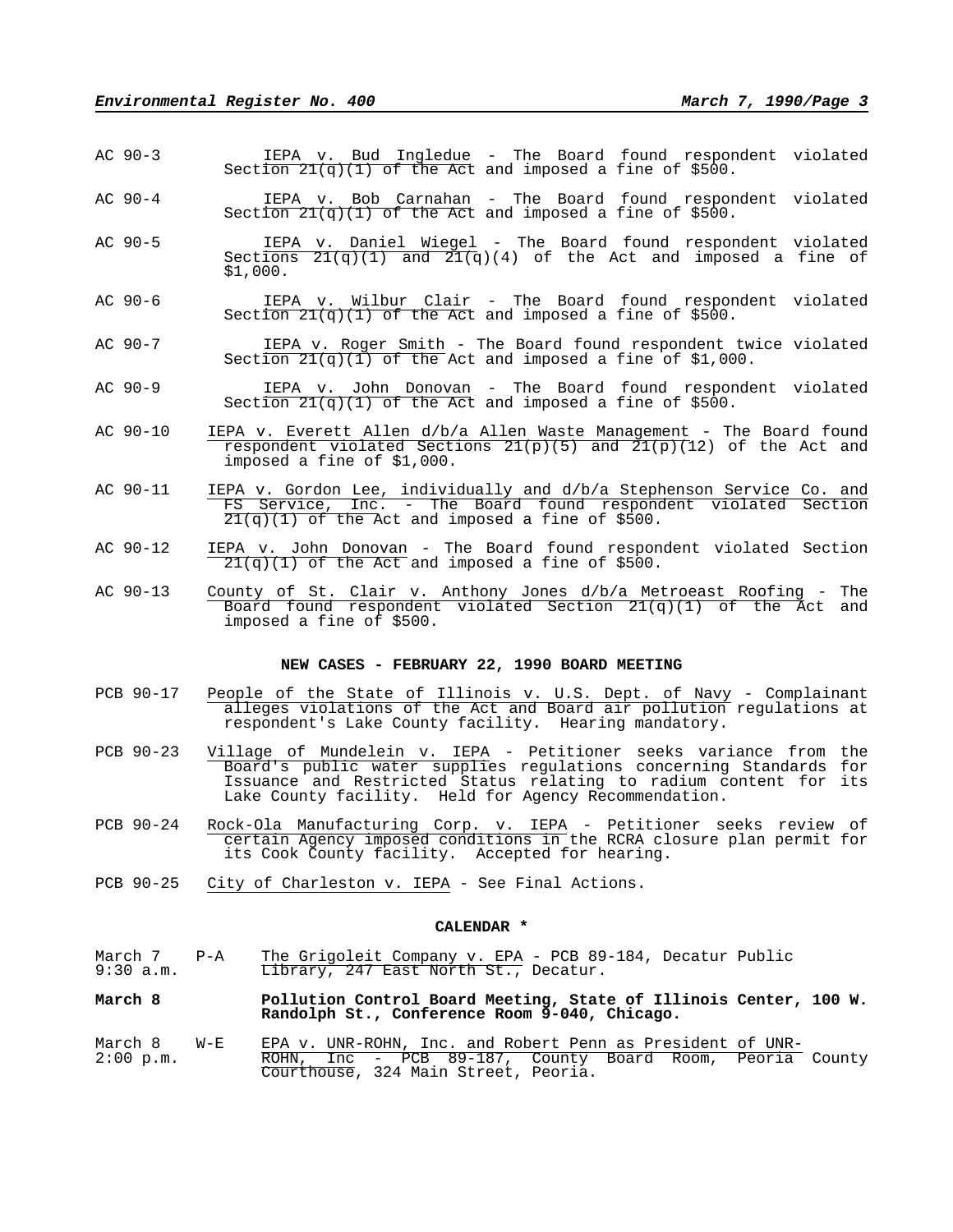| March 13 P-A<br>10:00 a.m.     |         | Sushi, Ltd. v. EPA - PCB 89-150, Canton City Hall, Room 207,<br>210 East Chestnut St., Canton.                                                                                  |  |  |
|--------------------------------|---------|---------------------------------------------------------------------------------------------------------------------------------------------------------------------------------|--|--|
| March 13<br>$10:30$ a.m.       | R       | Site-Specific Rule Change for Abbott Laboratory<br>$(Pharmacuticals) - R88-14$ , State of Illinois Center, 100 W.<br>Randolph St., Room 11-512, Chicago.                        |  |  |
| March 13<br>10:00 a.m.         | PWS     | Metro Utility Company v. EPA - PCB 89-210 Central Square,<br>Second Floor Board Room, 222 East 9th Street, Lockport.                                                            |  |  |
| March 14<br>9:30 a.m.          | A-V     | Olin Chemicals (Joliet Plant) v. EPA - PCB 89-72, Joliet City<br>Hall, East Wing Conference Room, First Floor, 150 West Jefferson<br>Street, Joliet.                            |  |  |
| March 14<br>$10:00$ a.m.       | PWS-V   | Metro Utility Company v. EPA - PCB 89-210, Central Square,<br>Second Floor Board Room, 222 East 9th Street, Lockport.                                                           |  |  |
| March 14<br>10:00 a.m.         | P-A     | The City of Metropolis v. EPA - PCB 90-8, City Council<br>Chambers, Metropolis City Hall, 106 West 5th Street, Metropolis.                                                      |  |  |
| March 15<br>10:00 a.m.         | $P - A$ | The City of Metropolis v. EPA - PCB 90-8, City Council Chambers,<br>Metropolis City Hall, 106 West 5th Street, Metropolis.                                                      |  |  |
| March 19<br>10:00 a.m.         | $N-E$   | Robert J. Kvatsak and Alice Joan Kvatsak v. St. Michaels Lutheran<br>Church - PCB 89-182, State of Illinois Center, 100 West Randolph,<br>Suite 11-500, Chicago.                |  |  |
| March 20<br>10:00 a.m.         | $P - A$ | Fiat-Allis of North America, Inc. v. EPA - PCB 88-153, Municipal<br>Building, Room 207, 7th and Monroe Streets, Springfield.                                                    |  |  |
| March 21<br>10:00 a.m.         | $N-E$   | John Zarlenga and Jean Zarlenga v. Partnership Concepts, et al.<br>- PCB 89-169, Bloomingdale Village Hall, 201 South Bloomingdale<br>Road, Bloomingdale.                       |  |  |
|                                |         |                                                                                                                                                                                 |  |  |
| March 22                       |         | Pollution Control Board Meeting, State of Illinois Center, 100 W.<br>Randolph St., Conference Room 9-040, Chicago.                                                              |  |  |
| March 22<br>10:00 a.m.         | $A-C$   | EPA v. Jack Wright - AC 89-227, Council Chambers, South Beloit<br>City Hall, 519 Blackhawk Blvd., South Beloit.                                                                 |  |  |
| March 23<br>$1:15$ p.m.        | $A-C$   | EPA v. Roger Miller - PCB 89-145, Mahomet Area Community<br>Building, 510 East Main, Mahomet.                                                                                   |  |  |
| March 23<br>10:00 a.m.         | W-V     | John N. Metropolis, Jr., Martha G. Metropolis v. EPA and Village<br>of Lake Zurich - PCB 89-63, Lake Zurich City Hall, Board Hearing<br>Room, 70 East Main Street, Lake Zurich. |  |  |
| March 23 A-C<br>$10:00$ a.m.   |         | EPA v. Land & Lakes Company (Land & Lakes 1 and 2) - AC 89-292,<br>State of Illinois Center, 100 W. Randolph St., Suite 11-500,<br>Chicago.                                     |  |  |
| March $23$ $A-C$<br>11:00 a.m. |         | EPA v. Land & Lakes Company (Land & Lakes Dolton) - AC 89-293,<br>State of Illinois Center, 100 W. Randolph St., Suite 11-500,<br>Chicago.                                      |  |  |
| March 27 A-E<br>10:00 a.m.     |         | EPA v. Colwell General, Inc. - PCB 89-180, State of Illinois<br>Center, 100 West Randolph Street, Suite 11-500, Chicago.                                                        |  |  |
| March 28<br>$10:15$ a.m.       | $P - A$ | Modine Manufacturing Company v. EPA - PCB 86-124, McHenry Public<br>Library, 1011 North Green St., McHenry.                                                                     |  |  |
| March 28<br>9:30 a.m.          | A-E     | People of the State of Illinois v. Crown Cork & Seal Co., Inc.<br>- PCB 89-159, Kankakee Detention Center, 400 East Merchant,<br>Kankakee.                                      |  |  |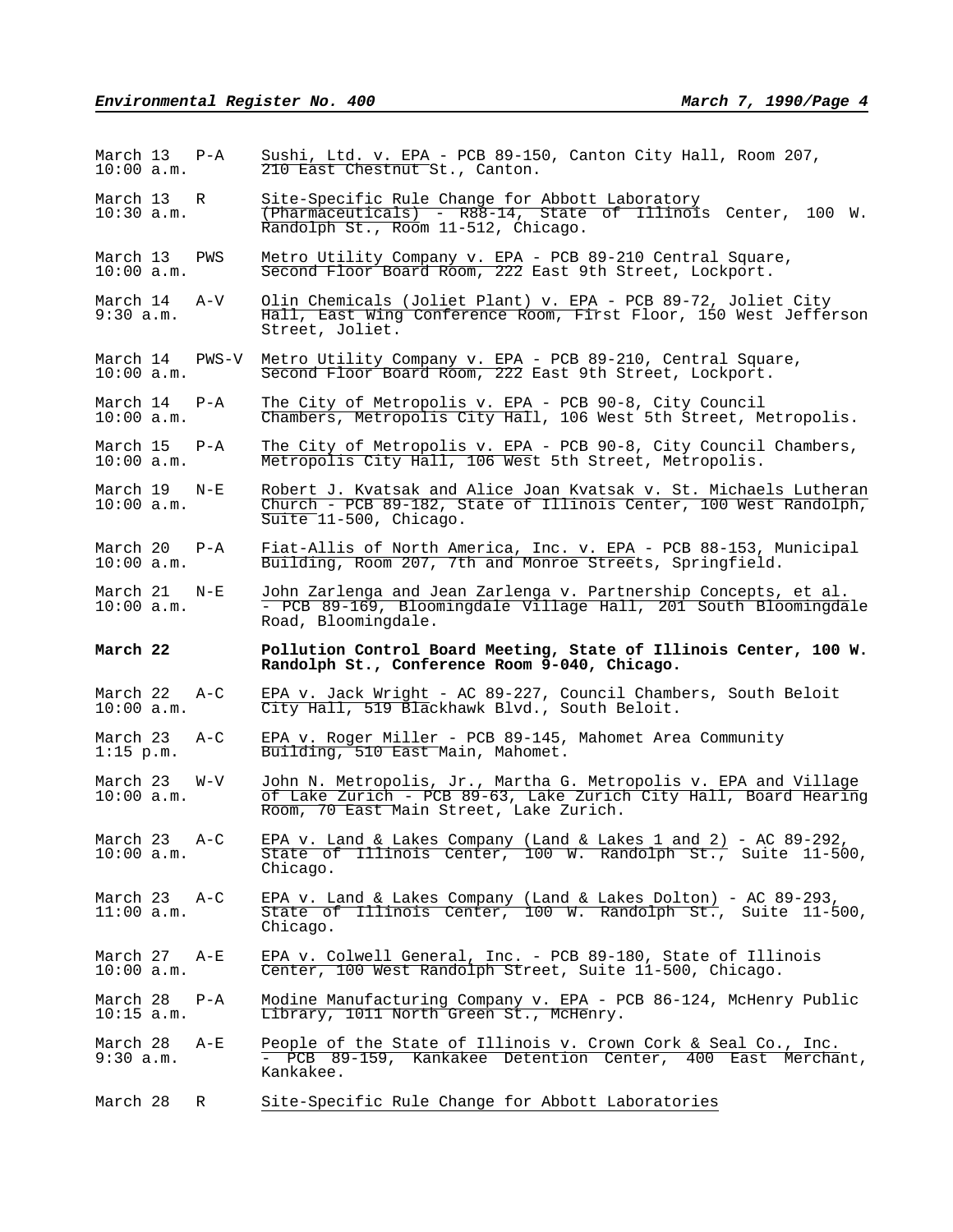| $10:30$ a.m.               |         | (Pharmaceuticals) R88-14, Lake County Courthouse, Tenth Floor<br>Assembly Room, 18 North County Road, Waukegan.                                                                                                                           |  |  |  |
|----------------------------|---------|-------------------------------------------------------------------------------------------------------------------------------------------------------------------------------------------------------------------------------------------|--|--|--|
| March 28 A-S<br>10:00 a.m. |         | The Nutra Sweet Company and Consumers Illinois Water Company<br>Petition for an Adjusted Standard, 35 Ill. Adm. Code 304.105<br>and 302.208 - AS 89-3, University Park Village Hall, Village<br>Board Room, 698 Burnham, University Park. |  |  |  |
| March 29 P-A<br>10:00 a.m. |         | Highland Supply Corporation v. EPA - PCB 89-118, City Council Chambers, Highland City Hall, 1115 Broadway, Highland.                                                                                                                      |  |  |  |
| March 29<br>9:30 a.m.      | R       | Groundwater Quality Standards (35 Ill. Adm. Code 620) - R 89-14<br>State of Illinois Center, 100 West Randolph St., Room 9-040,<br>Chicago.                                                                                               |  |  |  |
| March 29<br>$1:00$ p.m.    | $A-E$   | People of the State of Illinois v. ABC Rail Corporation -<br>PCB 90-13, State of Illinois Center, 100 West Randolph St., Suite<br>$11-500$ , Chicago.                                                                                     |  |  |  |
| March 29<br>9:00 a.m.      | $A-C$   | EPA v. James Gilmer - AC 89-289, County Board Room, Douglas<br>County Courthouse, 401 South Center Street, Tuscola.                                                                                                                       |  |  |  |
| March 30<br>10:00 a.m.     | $A-C$   | EPA v. Ronald Griffith - AC 89-230, Courtroom, Main Floor,<br>Shelby County Courthouse, Shelbyville.                                                                                                                                      |  |  |  |
| March 30<br>10:00 a.m.     | $N - E$ | Phyllis A. Daidone, et al. v. Lexington Square - PCB 89-168<br>Lexington Square, Hyde Park Room, 555 West Foxworth, Lombard.                                                                                                              |  |  |  |
| March 30<br>9:30 a.m.      | R       | Groundwater Quality Standards (35 Ill. Adm. Code 620) - R 89-14<br>State of Illinois Center, 100 West Randolph St., Room 9-040,<br>Chicago.                                                                                               |  |  |  |
| March 30<br>9:00 a.m.      | $A-V$   | Wrico Packaging, a Division of Wm. Wrigley Jr. Company v. EPA -<br>PCB 89-124, LaGrange Park Village Hall, 447 North Catherine<br>Avenue, LaGrange Park.                                                                                  |  |  |  |
| April 2<br>9:30 a.m        | $P - A$ | Douglas Furniture v. EPA - PCB 90-22, State of Illinois Center<br>100 West Randolph St., Suite 11-500, Chicago. (If necessary will<br>continue on April 6, 1990, same time and place).                                                    |  |  |  |
| April 5<br>9:30 a.m.       | $A - E$ | People of the State of Illinois v. Crown Cork and Seal Company<br>Inc. - PCB 89-201, State of Illinois Center, 100 West Randolph<br>Street, Suite 11-500, Chicago.                                                                        |  |  |  |
| April 6<br>9:30 a.m.       | $N - E$ | Tony F. Martin and Patricia R. Martin v. Oak Valley Wood Products<br>- PCB 89-179, Richland County Courthouse, Jury Room, 3rd Floor,<br>Olney.                                                                                            |  |  |  |
| April 6<br>10:00 a.m.      | A-C     | EPA v. Robert A. Sanvi - AC 89-296, Council Chambers, City Hall,<br>304 West Main Street, Staunton.                                                                                                                                       |  |  |  |
| April 12                   |         | Pollution Control Board Meeting, State of Illinois Center, 100 W.<br>Randolph St., Conference Room 9-040, Chicago.                                                                                                                        |  |  |  |
| April 17<br>10:00 a.m.     | A-E     | People of the State of Illinois v. Wisconsin Can Company -<br>PCB 90-15, State of Illinois Center, 100 West Randolph St.,<br>Suite 11-500, Chicago.                                                                                       |  |  |  |
| April 18<br>9:30 a.m.      | P-A     | D & B Refuse Service, Inc. v. EPA - PCB 89-106, Moultrie<br>County Courthouse, Grand Jury Room, Third Floor, Sullivan.                                                                                                                    |  |  |  |
| April 18<br>10:00 a.m.     | A-C     | EPA v. City of Rutland - AC 89-242, Fire District Builiding,<br>Rutland.                                                                                                                                                                  |  |  |  |
| April 19<br>$10:00$ a.m.   | $N - E$ | Vito Zivoli v. Prospect Dive and Sports Shop Ltd. and Michael S.<br>Ropers - PCB 89-205, State of Illinois Center, 100 W. Randolph                                                                                                        |  |  |  |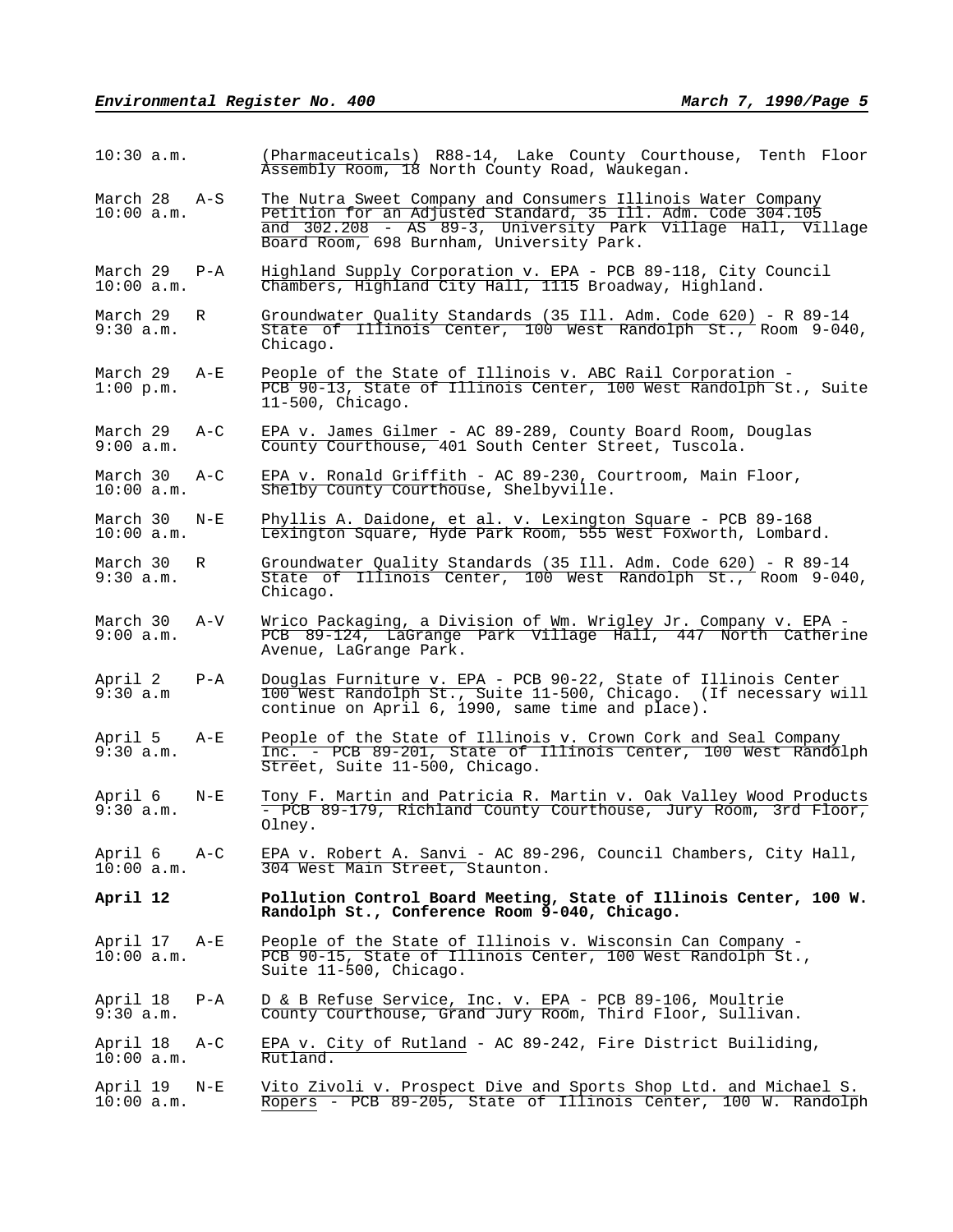St., Suite 11-500, Chicago.

| April 19 P-A<br>11:00 a.m. |         | National Coatings, Inc. v. EPA - PCB 89-181, Knox County<br>Courthouse, Second Floor, Bailiff's Office, Galesburg.                                                                                |  |  |  |
|----------------------------|---------|---------------------------------------------------------------------------------------------------------------------------------------------------------------------------------------------------|--|--|--|
| April 20<br>10:00 a.m.     | P-A     | Olney Sanitary Systems and Andrew Ochs v. EPA - PCB 89-175<br>City Council Room, City Hall, 300 South Whittle, Olney.                                                                             |  |  |  |
| April 23<br>$10:30$ a.m.   | A-E     | People of the State of Illinois v. DuPage Plating Co., Inc. -<br>PCB 90-19, 188 Industrial Drive, Room 438, Elmhurst.                                                                             |  |  |  |
| April 25<br>$10:00$ a.m.   | A-S     | In the Matter of: Safety-Kleen Corporation Petition for Adjusted<br>Standard, 35 Ill. Adm. Code $720.131$ (c) - AS 89-5, State of<br>Illinois Center, 100 W. Randolph St., Suite 11-500, Chicago. |  |  |  |
| April 26                   |         | Pollution Control Board Meeting, State of Illinois Center, 100 W.<br>Randolph St., Conference Room 9-040, Chicago.                                                                                |  |  |  |
| May 3<br>9:30 a.m.         | A-E     | EPA v. Ekco Glaco Corporation - PCB 89-200, State of Illinois<br>Center, 100 West Randolph St., Suite 11-500, Chicago.<br>(Will<br>continue on May 4, 1990 if necessary.)                         |  |  |  |
| May 4<br>$9:30$ a.m.       | $A-E$   | EPA v. Ekco Glaco Corporation - PCB 89-200, State of Illinois<br>Center, 100 West Randolph St., Suite 11-500, Chicago. (If<br>necessary.)                                                         |  |  |  |
| May 10                     | $A-C$   | EPA v. John Vander - AC 89-224, State of Illinois Building, South                                                                                                                                 |  |  |  |
| 10:00 a.m.                 |         | Conference Room, 2309 West Main, Marion.                                                                                                                                                          |  |  |  |
| May 10                     |         | Pollution Control Board Meeting, State of Illinois Center, 100 W.<br>Randolph St., Conference Room 9-040, Chicago.                                                                                |  |  |  |
| May 24                     |         | Pollution Control Board Meeting, State of Illinois Center, 100 W.<br>Randolph St., Conference Room 9-040, Chicago.                                                                                |  |  |  |
| June 7                     |         | Pollution Control Board Meeting, State of Illinois Center, 100 W.<br>Randolph St., Conference Room 9-040, Chicago.                                                                                |  |  |  |
| June 12<br>9:30 a.m.       | A-E     | People of the State of Illinois v. Hysan Corporation - PCB 90-12<br>State of Illinois Center, 100 West Randolph St., Suite 11-500,<br>Chicago.                                                    |  |  |  |
| June 21                    |         | Pollution Control Board Meeting, State of Illinois Center, 100 W.<br>Randolph St., Conference Room 9-040, Chicago.                                                                                |  |  |  |
| June 22<br>10:00 a.m.      | $P - A$ | The Jennison-Wright Corporation v. EPA - PCB 89-189, Mayor's<br>Conference Room, City Hall, 2000 Edison, Granite City.                                                                            |  |  |  |
| June 22<br>$10:00$ a.m.    | $A-E$   | EPA v. Blue Tee Corporation (Azcon Scrap Division) - PCB $90-7$ ,<br>Alton City Hall, 101 East Third Street, Alton.                                                                               |  |  |  |